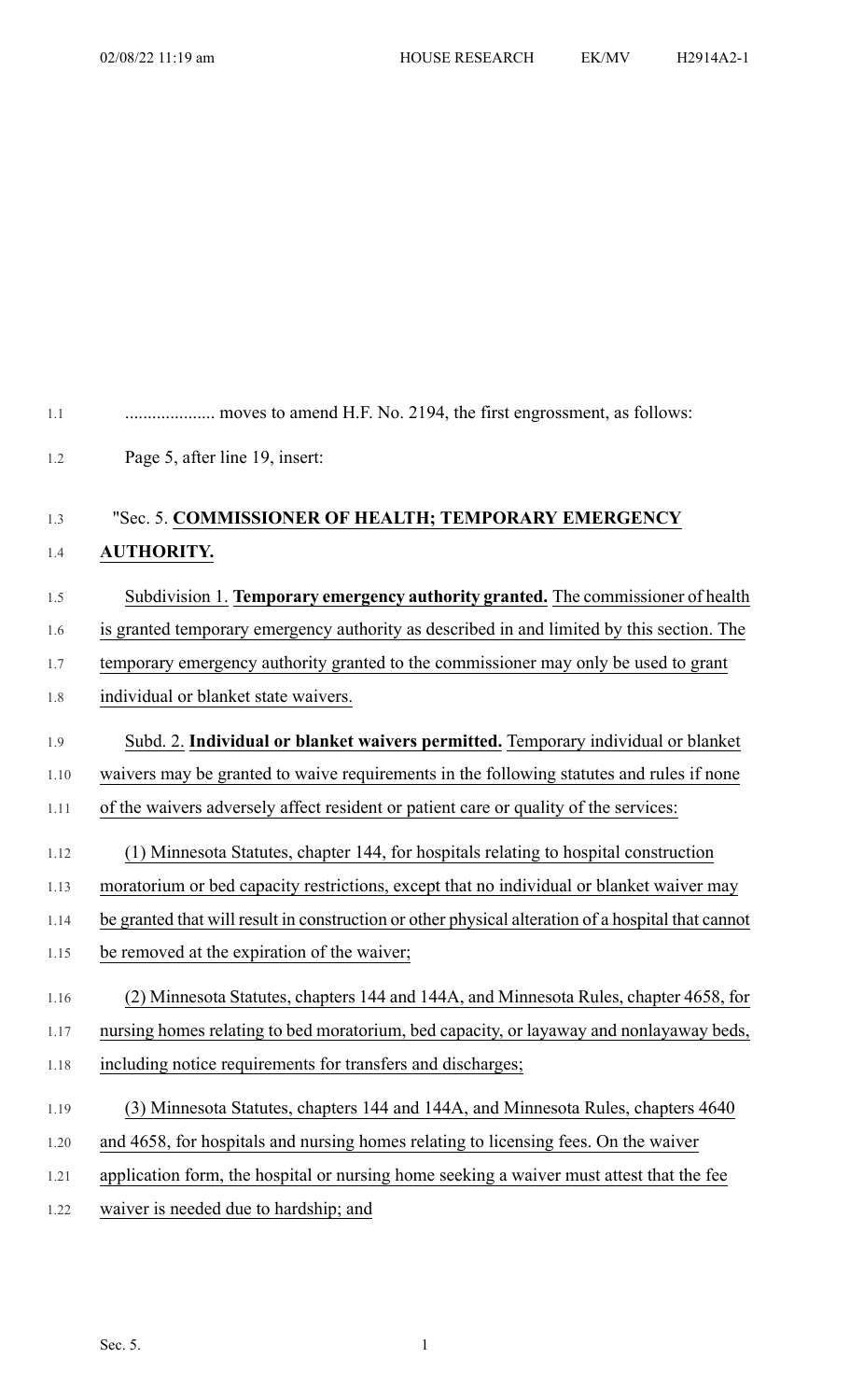| 2.1  | (4) Minnesota Statutes, chapter 149A, for funeral establishments or morticians to allow            |
|------|----------------------------------------------------------------------------------------------------|
| 2.2  | flexible time periods for holding decedents awaiting final disposition and establishing            |
| 2.3  | unlicensed staffing standards.                                                                     |
| 2.4  | Subd. 3. Notice. (a) No later than 48 hours after an individual wavier or blanket waiver           |
| 2.5  | under this section goes into effect, the commissioner must provide written notice of the           |
| 2.6  | waiver to the appropriate ombudsman, if any, and to the chairs and ranking minority members        |
| 2.7  | of the legislative committees with jurisdiction over the Department of Health.                     |
| 2.8  | (b) A waiver issued or granted under this section must be posted on the Department of              |
| 2.9  | Health's website within 48 hours after being issued or granted and must include a                  |
| 2.10 | plain-language description of the waiver.                                                          |
| 2.11 | Subd. 4. Expiration of waivers. Any waiver granted by this section expires on June 30,             |
| 2.12 | 2022. This subdivision does not apply to nursing home transfer and discharge waivers if            |
| 2.13 | necessary federal approval is not obtained prior to June 30, 2022.                                 |
| 2.14 | <b>EFFECTIVE DATE.</b> This section is effective the day following final enactment.                |
|      |                                                                                                    |
| 2.15 | Sec. 6. TEMPORARY PRACTICE BY HEALTH CARE PROFESSIONALS FROM                                       |
| 2.16 | OTHER STATES AND TERRITORIES.                                                                      |
| 2.17 | Subdivision 1. Definitions. (a) The terms defined in this subdivision apply to this section.       |
| 2.18 | (b) "Credential" means a license, permit, certificate, or registration.                            |
| 2.19 | (c) "Health care employer" means a health care system, hospital, clinic, long-term care            |
| 2.20 | facility, or other health care entity that provides health care services to patients or residents. |
| 2.21 | (d) "Out-of-state health care professional" or "out-of-state professional" means an                |
| 2.22 | individual who holds an active, unrestricted credential issued by another state or territory       |
| 2.23 | that authorizes the individual to provide health care services that are substantially the same     |
| 2.24 | as the services within the scope of practice of a health-related occupation licensed by the        |
| 2.25 | Board of Medical Practice or Board of Nursing.                                                     |
| 2.26 | (e) "Telehealth" has the meaning given in Minnesota Statutes, section 62A.673,                     |
| 2.27 | subdivision 2.                                                                                     |
| 2.28 | Subd. 2. Practice in Minnesota by out-of-state health care professionals. (a)                      |
| 2.29 | Notwithstanding any law to the contrary, an out-of-state health care professional is authorized    |
| 2.30 | to provide health care services in Minnesota within the scope of the credential held by the        |
| 2.31 | out-of-state professional without being issued a license by the Board of Medical Practice          |
| 2.32 | or Board of Nursing, if the requirements of this section are met.                                  |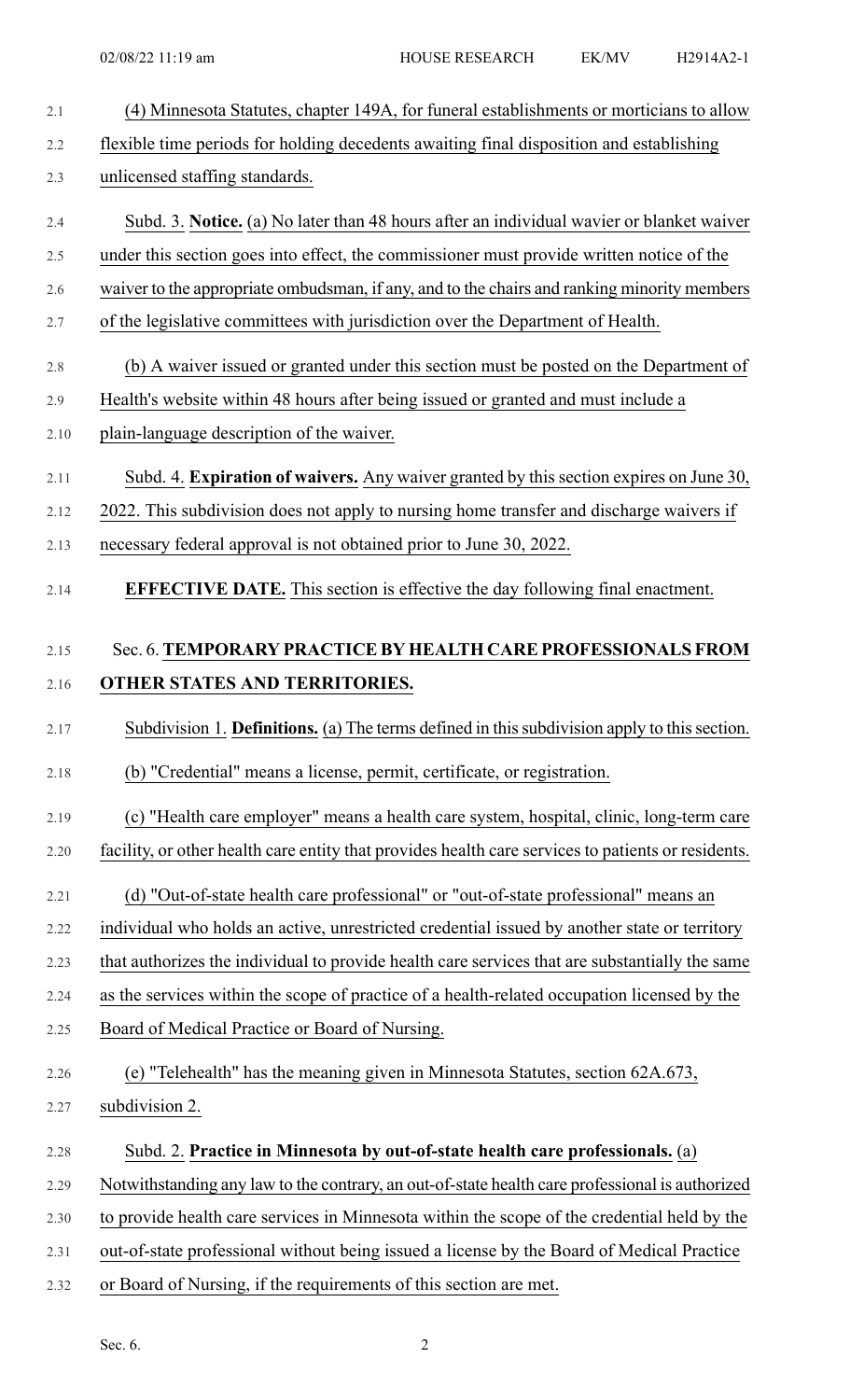| 3.1  | (b) Before providing health care services in Minnesota, an out-of-state health care               |
|------|---------------------------------------------------------------------------------------------------|
| 3.2  | professional must be hired by or enter into a contract with a health care employer in             |
| 3.3  | Minnesota or be hired by or under contract with another entity to provide health care services    |
| 3.4  | to a health care employer. Before an out-of-state health care professional begins providing       |
| 3.5  | health care services for a health care employer, the health care employer must verify that        |
| 3.6  | the out-of-state professional holds an active, unrestricted, relevant credential to practice      |
| 3.7  | issued by another state or territory that demonstrates the out-of-state professional has the      |
| 3.8  | qualifications to provide the health care services to be provided in Minnesota.                   |
| 3.9  | (c) An out-of-state health care professional providing health care services under this            |
| 3.10 | section must only provide health care services to patients or residents in person, and must       |
| 3.11 | not provide health care services via telehealth.                                                  |
| 3.12 | (d) A health care employer that assigns an out-of-state health care professional under            |
| 3.13 | this section to a specific position must not lay off a Minnesota-licensed health care             |
| 3.14 | professional from that position who is appropriately licensed, qualified, and willing to work     |
| 3.15 | in that position.                                                                                 |
| 3.16 | (e) A health care employer for which an out-of-state health care professional provides            |
| 3.17 | health care services must notify the out-of-state professional that the out-of-state professional |
| 3.18 | is under the jurisdiction of the Board of Medical Practice or Board of Nursing, as applicable,    |
| 3.19 | when providing health care services in Minnesota.                                                 |
| 3.20 | Subd. 3. Report from health care employer. (a) A health care employer for which an                |
| 3.21 | out-of-state health care professional provides health care services under this section must       |
| 3.22 | submit a report to the commissioner of health that includes:                                      |
| 3.23 | (1) the number of out-of-state professionals providing health care services for the health        |
| 3.24 | care employer, broken out by position type and license type; and                                  |
| 3.25 | (2) for each out-of-state professional, the date on which the out-of-state professional           |
| 3.26 | began providing health care services for the health care employer, and the date on which          |
| 3.27 | the out-of-state professional's work with the health care employer will end, if known.            |
| 3.28 | (b) A health care employer must submit a report under this subdivision no later than 30           |
| 3.29 | days after the out-of-state professional began providing services for the health care employer,   |
| 3.30 | and must submit updated reports to include any additional out-of-state professionals that         |
| 3.31 | begin providing services for the employer.                                                        |